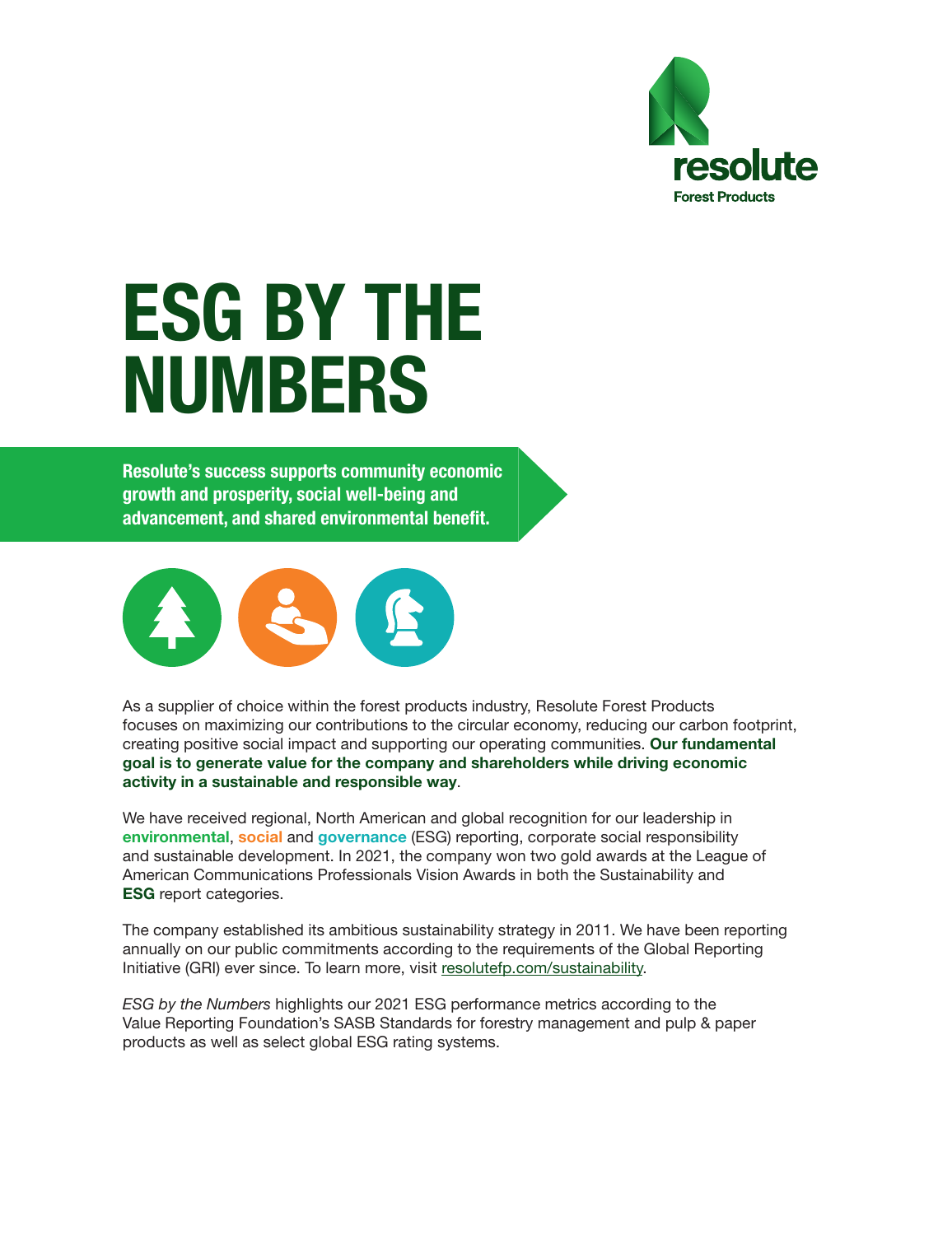

## **Environmental Highlights'**

|  |                                                             | 2021 Performance (Absolute)                  | 2021 Performance (Intensity)    |
|--|-------------------------------------------------------------|----------------------------------------------|---------------------------------|
|  | Greenhouse gas (GHG) emissions - scope 1                    | 1,114 thousands of mt $CO2e$                 | 415 kg $CO2e/mt$                |
|  | GHG emissions - scope 2                                     | 414 thousands of mt $CO2e$                   | 154 kg $CO2e/mt$                |
|  | GHG emissions – scope 3                                     | 3,547 thousands of mt $CO2e$                 | 1,321 kg $CO2e/mL$              |
|  | Nitrogen oxide (NO <sub>x</sub> ) emissions                 | 4.5 thousands of mt                          | 1.66 kg/mt                      |
|  | Sulfur dioxide (SO <sub>2</sub> ) emissions                 | 3.0 thousands of mt                          | $1.13$ kg/mt                    |
|  | <b>Particulate emissions</b>                                | 1.0 thousands of mt                          | $0.37$ kg/mt                    |
|  | Total energy consumed (fuel and electricity)                | 24,091 thousands of MWh / 86,727 TJ          | 8.97 MWh/mt                     |
|  | Renewable energy used (fuel and electricity)                | 78% of consumption / 18,690 thousands of MWh | 6.96 MWh/mt                     |
|  | Electricity used <sup>2</sup>                               | 5,937 thousands of MWh                       | 2.21 MWh/mt                     |
|  | Self-generated electricity                                  | 45% of consumption / 2,646 thousands of MWh  | $0.99$ MWh/mt                   |
|  | <b>Purchased electricity</b>                                | 55% of consumption / 3,265 thousands of MWh  | $0.43$ MWh/mt                   |
|  | Fuel used (oil and diesel)                                  | 7.2 thousands of $m3$                        | $0.0027 \text{ m}^3/\text{m}$ t |
|  | <b>Water withdrawn</b>                                      | 193,136 thousands of $m3$                    | 71.92 $m^3/mt$                  |
|  | Water treated and discharged                                | 187,342 thousands of $m3$                    | 69.76 $m^3/mt$                  |
|  | Water used                                                  | 5,794 thousands of m <sup>3</sup>            | $2.16 \text{ m}^3/\text{m}$ t   |
|  | Portion of water withdrawn from surface water sources       | 99%                                          |                                 |
|  | Discharges to water - total suspended solids                | 6.2 thousands of mt                          | 2.32 kg/mt                      |
|  | Biochemical oxygen demand (BOD <sub>5</sub> ) of discharges | 4.7 thousands of mt                          | 1.74 kg/mt                      |
|  | <b>Total waste</b>                                          | 409.9 thousands of mt                        | 152.64 kg/mt                    |
|  | Waste used for beneficial use <sup>3</sup>                  | 292.8 thousands of mt                        | 108.81 kg/mt                    |
|  | Waste sent to landfills                                     | 117.7 thousands of mt                        | 43.83 kg/mt                     |
|  | Class 1 and 2 environmental incidents                       | 12                                           |                                 |
|  | <b>Significant spills</b>                                   | 0                                            |                                 |
|  | Significant environmental fines                             | 0                                            |                                 |
|  | <b>Total sites</b>                                          | 44                                           |                                 |
|  | ISO 14001-certified sites                                   | 40                                           |                                 |
|  | Forest management (FM) certification                        | 100%                                         |                                 |
|  | <b>SFI<sup>®</sup></b> FM certification                     | 50,244,433 acres (100%)                      |                                 |
|  | <b>FSC<sup>®</sup> FM</b> certification                     | 13,063,553 acres (26%)                       |                                 |
|  | Area of forestland with protected conservation status       | <u>resolutefp.com</u>                        |                                 |
|  | Area of forestland on endangered species habitat            | resolutefp.com                               |                                 |
|  | Area of forestland in Indigenous land                       | resolutefp.com                               |                                 |
|  | Aggregate standing timber inventory <sup>4</sup>            | 1,250,000,000 m <sup>3</sup>                 |                                 |
|  | Timber harvest volume                                       | $9,503,691 \text{ m}^3$                      |                                 |
|  | Fiber sourced for pulp, paper and tissue mills              | 3,938,021 admt                               |                                 |
|  | Recycled and recovered fiber procured                       | 199,524 mt                                   |                                 |
|  | <b>Total pulp production</b>                                | 1,134,000 mt                                 |                                 |
|  | <b>Total paper production</b>                               | 1,467,000 mt                                 |                                 |
|  | Total wood product production <sup>5</sup>                  | 2,138,000,000 bf                             |                                 |

1. Energy, water and waste data is for pulp, paper and tissue mills only.

2. Represents purchased electricity, minus actual external sales of electricity produced from cogeneration facilities.

3. Includes waste used beneficially, such as recycling and land spreading, as well as on-site energy recovery.

4. Based on 50,244,433 acres of forestland.

5. Does not include remanufactured wood, engineered wood and wood pellets.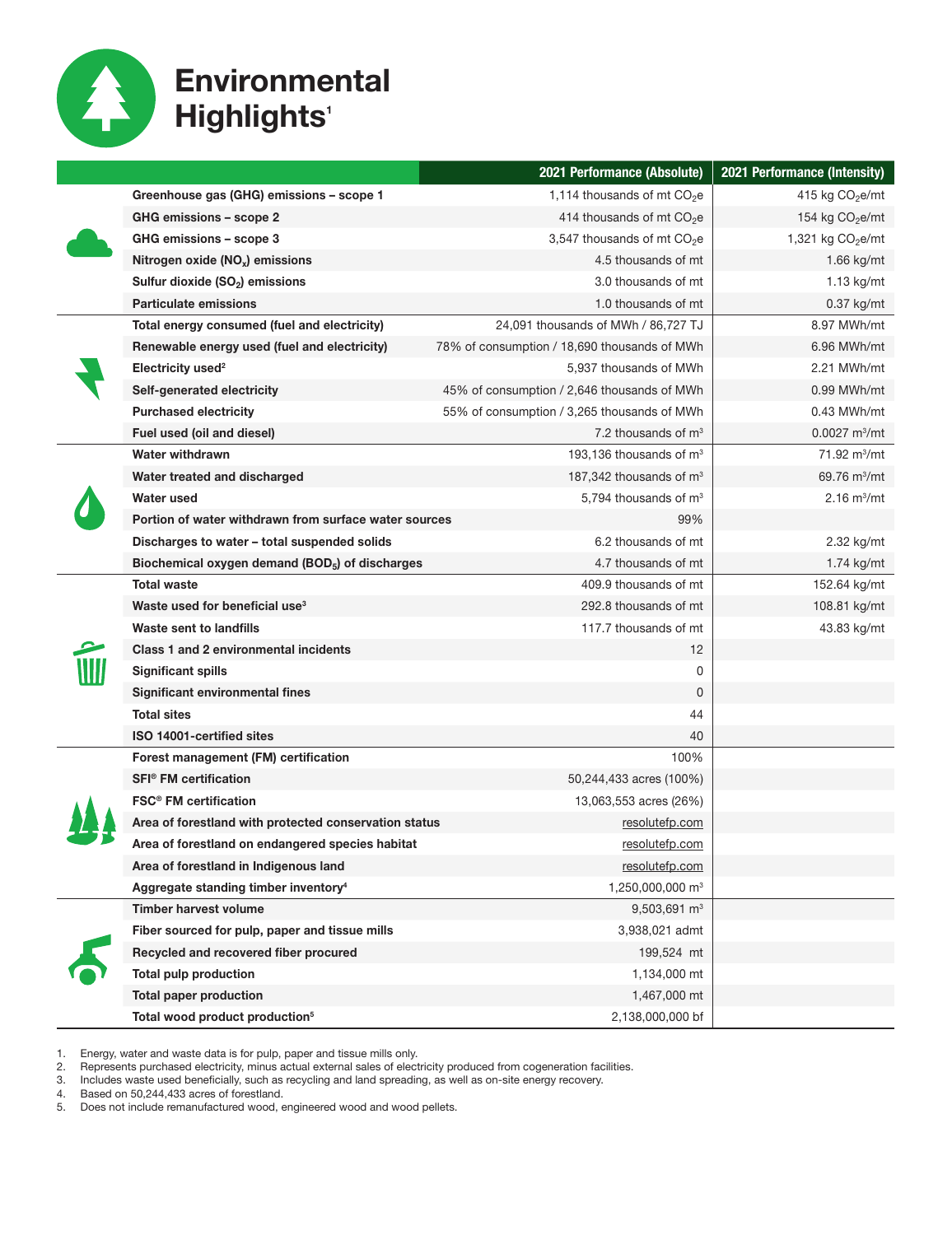

|  |                                                                       | 2021 Performance |
|--|-----------------------------------------------------------------------|------------------|
|  | Lost time incident rate <sup>6</sup>                                  | 0.16             |
|  | <b>OSHA recordable incident rate</b>                                  | 0.47             |
|  | <b>OSHA severity rate</b>                                             | 21.6             |
|  | <b>Occupational disability rate</b>                                   | 0.1%             |
|  | Absenteeism rate                                                      | 6.0%             |
|  | <b>Fatalities - employees</b>                                         | $\mathbf{0}$     |
|  | <b>Fatalities - contractors</b>                                       | 0                |
|  | <b>Fatalities - total</b>                                             | $\Omega$         |
|  | <b>Employees</b>                                                      | 7,055            |
|  | <b>Hires</b>                                                          | 1,490            |
|  | Women in workforce                                                    | 13.2%            |
|  | Women hiring rate                                                     | 15.2%            |
|  | Women in management roles                                             | 18.5%            |
|  | Women in executive roles <sup>7</sup>                                 | 22.2%            |
|  | Voluntary employee turnover                                           | 13.9%            |
|  | Involuntary employee turnover <sup>8</sup>                            | 4.7%             |
|  | <b>Employees unionized</b>                                            | 59.1%            |
|  | Employee eligibility for participation in retirement plans            | 100.0%           |
|  | Employee participation in retirement plans                            | 92.6%            |
|  | Sustainability metrics for incentive pay                              | Yes, STIP        |
|  | Paid sick leave                                                       | Yes              |
|  | <b>Retirement contributions</b>                                       | Yes              |
|  | Indigenous partnerships and consultative relationships                | 36               |
|  | Direct economic impact                                                | \$3,664,000,000  |
|  | Payments to governments <sup>9</sup>                                  | \$27,910,829     |
|  | Community contributions (donations, sponsorships, etc.)               | \$1,366,919      |
|  | Indirect employment impact <sup>10</sup>                              | 22,929           |
|  | Customer satisfaction <sup>11</sup>                                   | 94.6%            |
|  | Customer requests - sustainability and product stewardship            | 166              |
|  | Third-party fiber tracking systems <sup>12</sup>                      | 100%             |
|  | Fiber processed with minimum due diligence requirements <sup>12</sup> | 100%             |
|  | Fiber purchased from external sources                                 | 51.0%            |

6. The lost time incident rate is calculated by multiplying the number of incidents that were lost time cases by 200,000, divided by total number of hours worked.<br>7. Employees who left the organization due to dismissal, re

7. Employees who left the organization due to dismissal, retirement or death in service.

Effective January 1, 2022.

9. Includes corporate income taxes; franchise tax; property and school taxes; and non-recoverable sales taxes. Excludes payroll taxes; and countervailing and antidumping duties.

10. Research by the Economic Policy Institute indicates that for every 100 jobs in the paper industry, 325 additional jobs are supported in supplier industries and in local communities due to the re-spending of wages.

11. Customer satisfaction is measured using quality and service key performance indicators (KPI), including the percentage of root cause problem elimination cases initiated and closed; excludes wood products.

12. Effective March 2022.